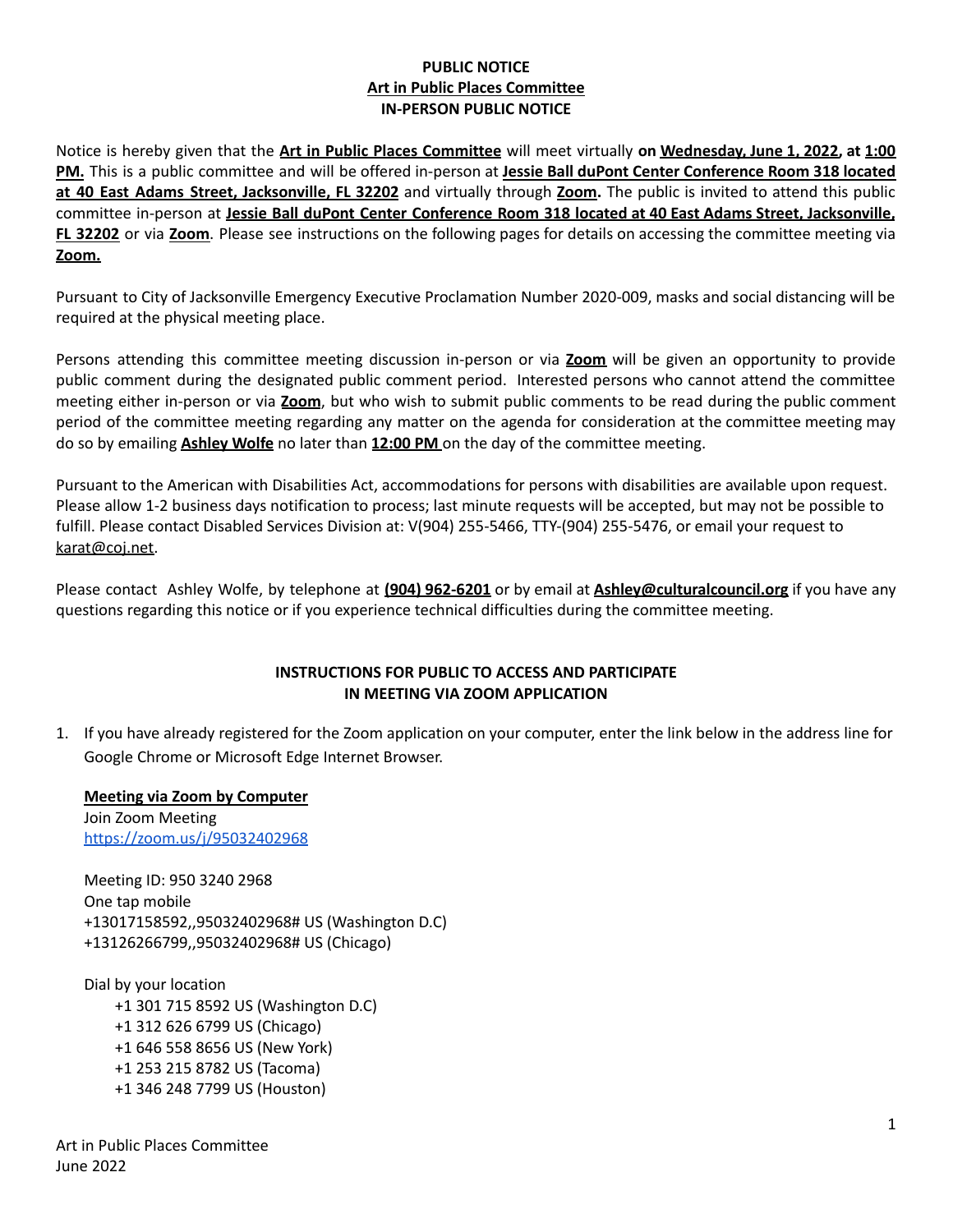### **Public Comment**

\*\* At the beginning of public comment, the Chair of **the Art in Public Places Committee** will establish a time period for each speaker that is no more than **(3) three minutes** per speaker.

- All participants who wish to participate in public comment during the meeting must log into Zoom with his/her full name.
- The Chair will only call on speakers using the "RAISE HAND" feature located within the Zoom app. Click on "Participants" button at the bottom of the screen and then scroll down and click on "Raise Hand." You must have a microphone, video camera, and speakers on your computer to participate with the "RAISE HAND" function.
- Wait to be recognized for your public comment time by the Chair
- Begin speaking after the Chair has recognized your turn during public comment
- 2. To access the meeting on Zoom through your COMPUTER if you have not registered for Zoom, follow these **instructions:**
	- **●** Sign up for the Zoom application by **typing – Zoom.US – into Google Chrome or Microsoft Edge Internet Browser.**
	- **Go to: JOIN A MEETING** on Dash Board.
	- **●** Enter the Zoom meeting ID and meeting password listed below:

Meeting ID: **950 3240 2968.**

#### **Public Comment**

\*\* At the beginning of public comment, the Chair of **the Art in Public Places Committee** will establish a time period for each speaker that is no more than no more than **(3) three minutes** per speaker.

- All participants who wish to participate in public comment during the meeting must log into Zoom with his/her full name.
- The Chair will only call on speakers using the "RAISE HAND" feature located within the Zoom app. Click on "Participants" button at the bottom of the screen and then scroll down and click on "Raise Hand." You must have a microphone, video camera, and speakers on your computer to participate with the "RAISE HAND" function.
- Wait to be recognized for your public comment time by the Chair
- Begin speaking after the Chair has recognized your turn during public comment